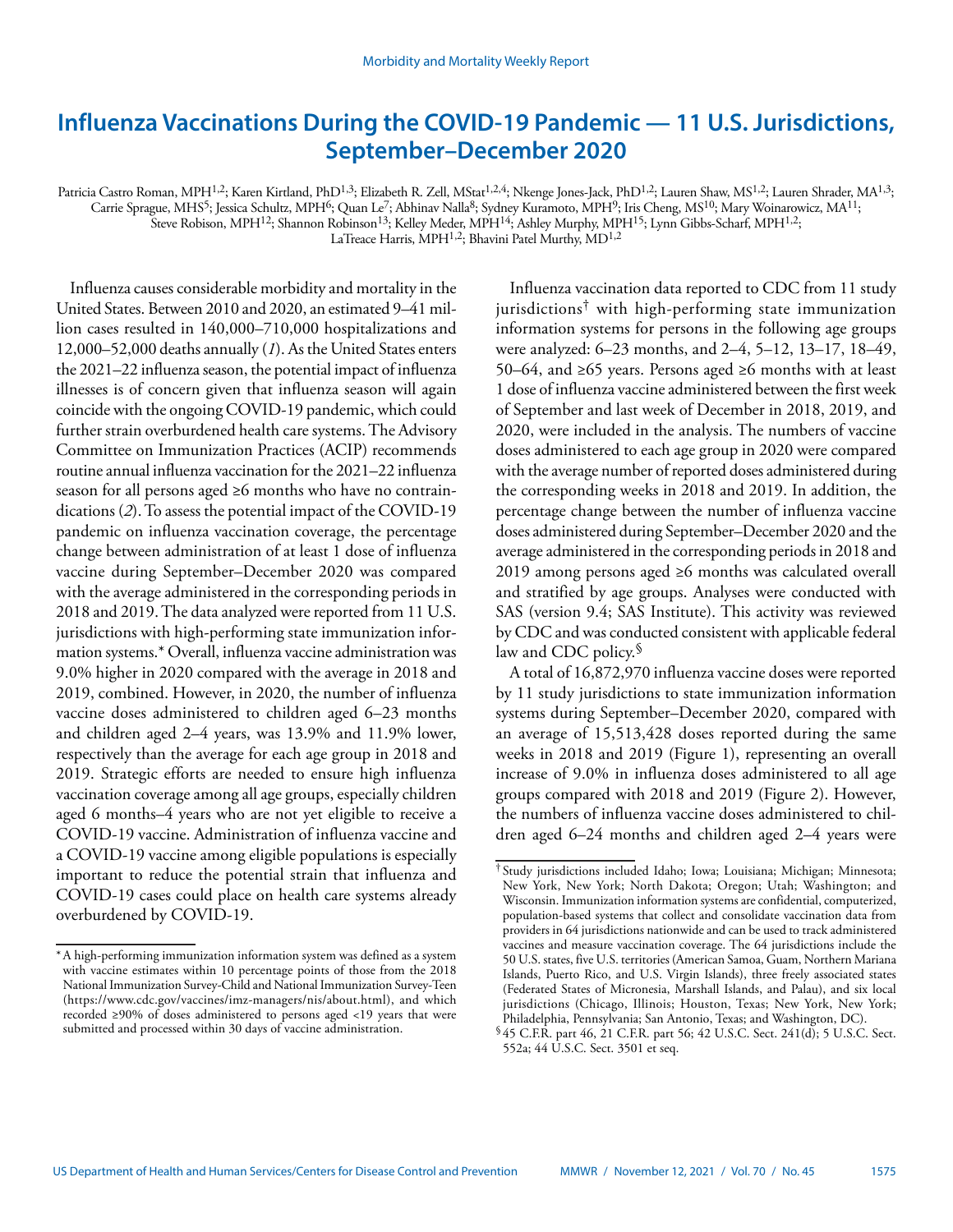**FIGURE 1. Number of influenza vaccine doses reported to immunization information systems\* administered to persons aged ≥6 months during 2020 compared with the number of doses administered during the corresponding period in 2018 and 2019 — 11 U.S. jurisdictions,† September– December 2018, 2019, and 2020**



\* Vaccine doses were reported to immunization information systems, which are confidential, computerized, population-based systems that collect and consolidate vaccination data from providers in 64 jurisdictions nationwide and can be used to track administered vaccines and measure vaccination coverage. The 64 jurisdictions include the 50 U.S. states, five U.S. territories (American Samoa, Guam, Northern Mariana Islands, Puerto Rico, and U.S. Virgin Islands), three freely associated states (Federated States of Micronesia, Marshall Islands, and Palau), and six local jurisdictions (Chicago, Illinois; Houston, Texas; New York, New York; Philadelphia, Pennsylvania; San Antonio, Texas; and Washington, DC).

**†** Study jurisdictions included Idaho; Iowa; Louisiana; Michigan; Minnesota; New York, New York; North Dakota; Oregon; Utah; Washington; and Wisconsin.

13.9% and 11.9% lower, respectively than the average numbers administered during September–December of 2018 and 2019. The number of doses administered to children aged 5–12 years was similar in 2018, 2019, and 2020. During September–December 2020, the number of influenza vaccine doses administered increased 12.9% among adolescents aged 13–17 years, the only increase observed among all children, compared with the average during the corresponding period in 2018 and 2019. Influenza doses administered to adults increased in all age groups during September–December 2020, compared with the average during the preceding 2 years: the largest increase (15.3%) was among persons aged 50–64 years, followed by persons aged 18–49 years (14.6%); the smallest increase was among persons aged ≥65 years (9.5%).

## **Discussion**

During September–December 2020, the number of influenza vaccine doses administered to persons in 11 reporting U.S. jurisdictions with high-performing immunization information systems increased 9.0% compared with the average for the corresponding period in 2018 and 2019; however, the overall increase was driven largely by increases in doses administered to adolescents and adults. In contrast, the number of influenza vaccine doses administered to children aged 6 months–4 years declined during this period compared with the average during 2018 and 2019. These findings are consistent with those of a 2021 study of influenza vaccination coverage using national survey data (National Immunization Survey-Flu and Behavioral Risk Factor Surveillance System [BRFSS]) that found influenza vaccination coverage was lower among persons aged 6 months–17 years and higher among those aged ≥18 years during the 2020–21 influenza season compared with coverage during 2019–20 (*3*). Whether this finding was attributable to influenza immunization campaigns was unclear; these campaigns emphasized the importance of receiving the annual influenza vaccine to help reduce the spread of influenza viruses. Although the flu vaccine does not protect against COVID-19, influenza vaccination was part of a public health strategy to flatten the curve of respiratory illnesses overall, protect essential workers from influenza, and preserve medical resources for care of COVID-19 patients.

Influenza activity during the 2020–21 season was unusually low in the United States and worldwide (*5*). Public health measures to limit the spread of SARS-CoV-2, the virus that causes COVID-19, such as wearing face masks, implementing stay-at-home recommendations, promoting good hand hygiene, closing schools, restricting travel, increasing ventilation of indoor spaces, and maintaining physical distancing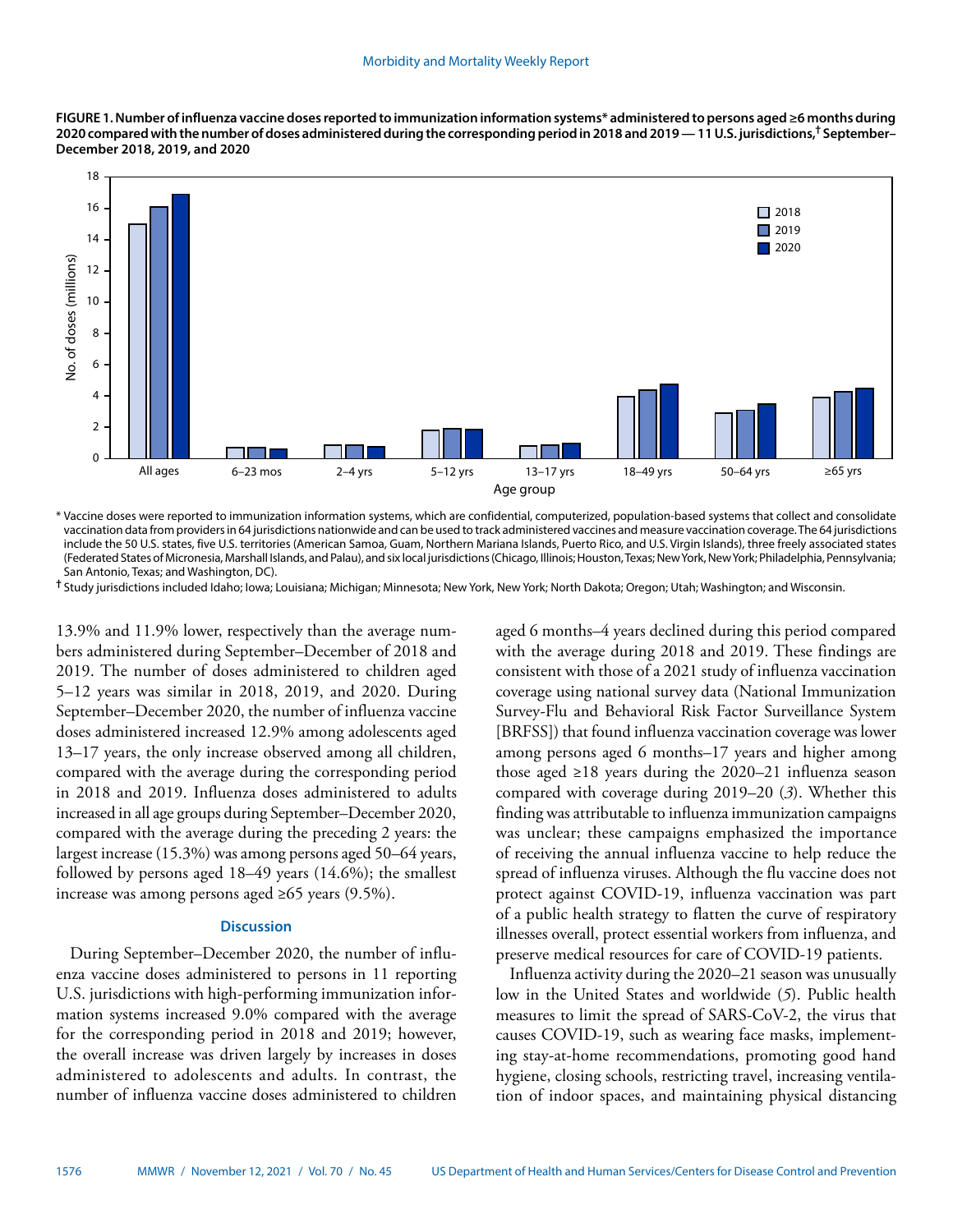

**FIGURE 2. Percentage change\* in the number of administered influenza vaccine doses reported to immunization information systems† in**  persons aged ≥6 months during 2020 compared with the average number of doses administered during the same period in 2018 and 2019 — **11 U.S. jurisdictions,§ September–December 2020**

\* Percentage change in vaccine administration of at least 1 dose of influenza vaccine for September–December 2020 was compared with the corresponding weeks in 2018 and 2019.

† Vaccine doses were reported to immunization information systems, which are confidential, computerized, population-based systems that collect and consolidate vaccination data from providers in 64 jurisdictions nationwide and can be used to track administered vaccines and measure vaccination coverage. The 64 jurisdictions include the 50 U.S. states, five U.S. territories (American Samoa, Guam, Northern Mariana Islands, Puerto Rico, and U.S. Virgin Islands), three freely associated states (Federated States of Micronesia, Marshall Islands, and Palau), and six local jurisdictions (Chicago, Illinois; Houston, Texas; New York, New York; Philadelphia, Pennsylvania; San Antonio, Texas; and Washington, DC).

§ Study jurisdictions included Idaho; Iowa; Louisiana; Michigan; Minnesota; New York, New York; North Dakota; Oregon; Utah; Washington; and Wisconsin.

all likely contributed to the decline in influenza-like illnesses during 2020. Since these COVID-19 mitigation strategies also reduced the spread of influenza viruses, these measures, combined with the transition to hybrid or fully virtual learning, might have led parents to perceive that their children were at lower risk for contracting influenza. Decisions about whether to vaccinate children against influenza might have been influenced by the time of year children received an annual well-child check-up, or by COVID-19–related barriers to health care access, including provider office closures or fear of contracting COVID-19 while getting the influenza vaccine (*5*). Reports have also noted a reduction in routine pediatric vaccine (other than the influenza vaccine) ordering and administration during the COVID-19 pandemic (*6*–*8*), indicating that these barriers might have also discouraged parents and guardians from seeking routine pediatric care for their children, including annual influenza vaccination (*5*).

The findings in this report are subject to at least four limitations. First, findings might not be representative of the entire United States, because only data from 11 jurisdictions were analyzed. Second, data analyzed from immunization information systems might include potentially incomplete vaccination histories that could underestimate vaccine administration in the current analysis. Third, the change in the number of administered doses reported likely overestimates the change in number of persons vaccinated, especially among children aged 6 months–8 years, who require 2 influenza vaccine doses during their first season of vaccination (*2*). Finally, there has been a gradual increase in the number of influenza vaccine doses administered to adults reported via immunization information systems and in the BRFSS survey over the past few years, and the increase in 2020 could be due to continuation of the temporal trend, unrelated to the pandemic.

Given that the 2021–22 influenza season will coincide with the ongoing COVID-19 pandemic, strategic efforts are necessary to ensure high influenza vaccination coverage among all age groups, especially children aged 6 months–4 years, who are not yet eligible to receive a COVID-19 vaccine. ACIP recommends routine annual influenza vaccination for all persons aged ≥6 months who have no contraindications (*2*). With the continued effort to safely keep schools open for inperson learning, and workplaces and businesses resuming inperson activities, CDC recommends that health care providers consider co-administering COVID-19 vaccines with routine vaccines such as influenza (*2*). To address the importance of influenza vaccination during the COVID-19 pandemic, CDC